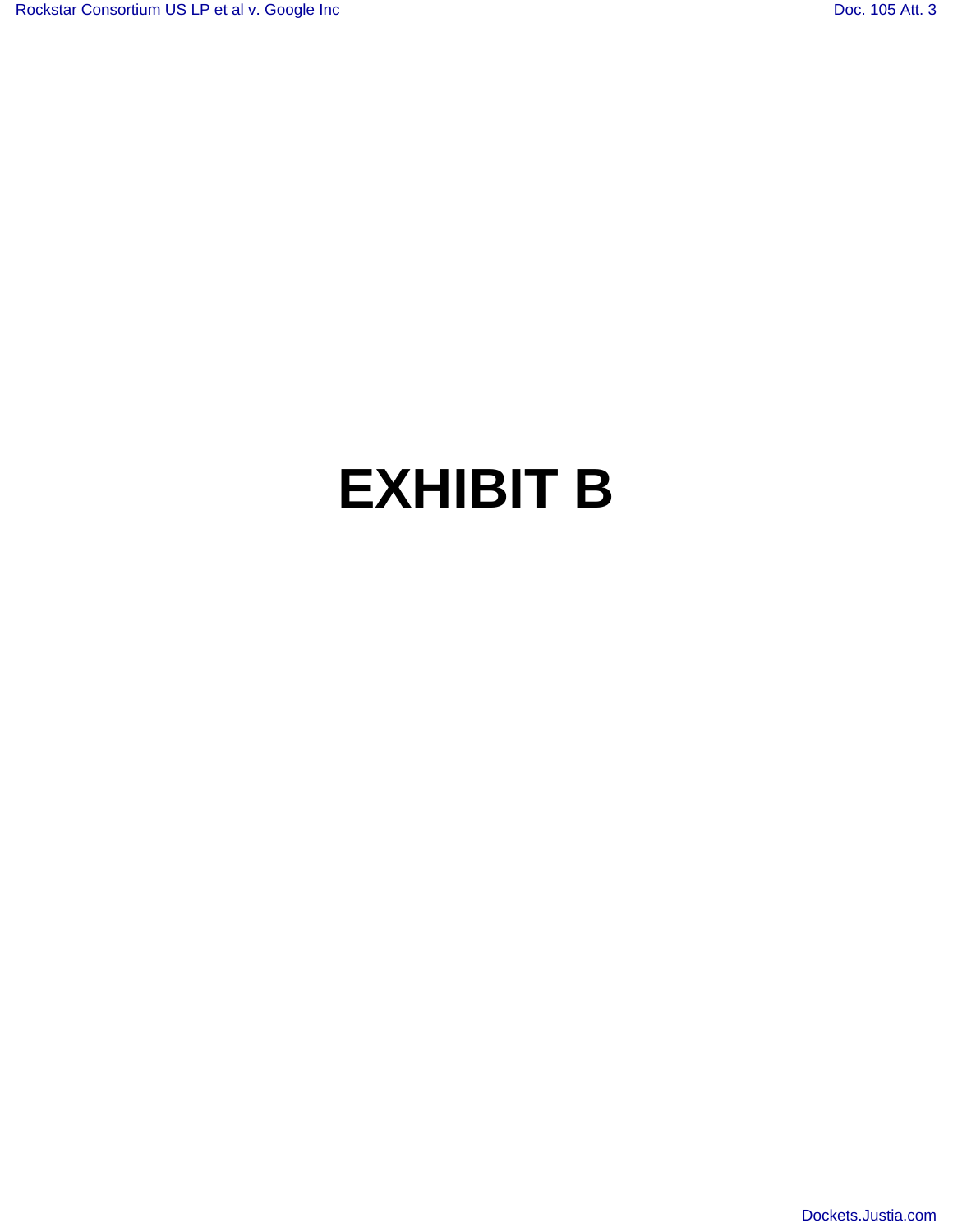| From:<br>Sent:<br>To:<br>$Cc$ : | John Lahad [jlahad@SusmanGodfrey.com]<br>Friday, April 18, 2014 1:51 PM<br>Andrea P Roberts<br>jrambin@capshawlaw.com; ederieux@capshawlaw.com; ccapshaw@capshawlaw.com;<br>jw@wsfirm.com; claire@wsfirm.com; Alexander L. Kaplan; Max L. Tribble; Mark Mann;<br>blake@themannfirm.com; atindel@andytindel.com; QE-Google-Rockstar |
|---------------------------------|------------------------------------------------------------------------------------------------------------------------------------------------------------------------------------------------------------------------------------------------------------------------------------------------------------------------------------|
| Subject:                        | RE: Rockstar v. Google                                                                                                                                                                                                                                                                                                             |

## Andrea,

Thanks for your email, and good chatting with you today. We disagree that the number of patents and claims is unreasonable at this stage in the litigation. As you mentioned, under the Court's model order – which has not been issued in this case – the earliest Rockstar would have to make an election is "by the date set for completion of claim construction discovery." Under the Court's current sample DCO, that's not until September. Google's only argument is burden, but that was explicitly taken into consideration by the Court in its model order, which intends to "streamline[] the issues in this case." Accordingly, to the extent Rockstar must limit claims, it will do so when ordered by the Court.

You add that Rockstar's infringement contentions "do not provide sufficient specificity to put Google on notice of what functionalities Rockstar contends infringes the asserted patents." Suffice it to say, we disagree. Per PR 3-1, Rockstar's infringement contentions name each instrumentality currently accused of infringement and provide ample evidence "identifying specifically where each element of each asserted claim is found within each Accused Instrumentality."

Happy to discuss. Thanks, John

**John P. Lahad Susman Godfrey L.L.P. 713-653-7859 (office) 713-725-3557 (mobile) 713-654-6666 (fax)**